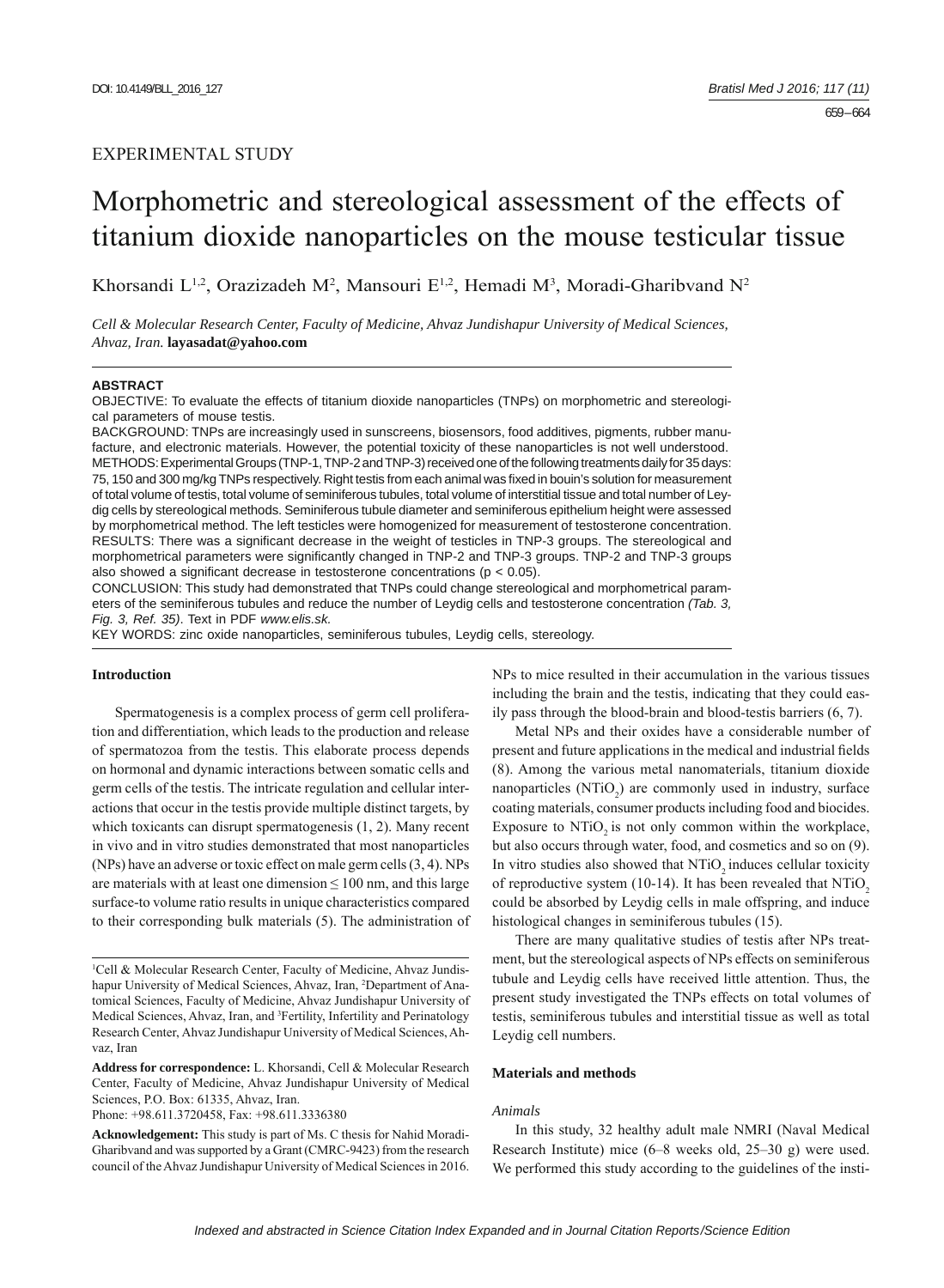## 659 – 664

tution's Animal Ethics Committee (approve number: IR.AJUMS. REC.1394.541). The animals were kept under standard laboratory conditions (12 h dark and 12 h light cycle, relative humidity of 50  $\pm$  5 % and 22  $\pm$  3 °C) for at least 1 week before the experiment and those conditions were preserved until the end of the experiment. Animal cages were kept clean, and commercial food (pellet) and water were provided *ad libitum.*

## *Experimental design*

The mice were randomly divided into the four groups, all of which contained eight animals. The doses of TNP (Sigma) were selected according to previous studies that demonstrated a significant toxicity in rodents (16, 17).

Experimental groups (TNP-1, TNP-2 and TNP-3) received 75, 100 and 300 mg/kg TNP for 35 consecutive days, respectively. The duration time of treatment was selected according to the timing of mouse spermatogenesis (18). The control group received saline orally for 35 consecutive days. One day after the last administration, after blood sampling, the mice were sacrificed by cervical dislocation under ether anaesthesia. Body and testis weight were recorded at the time of the sacrifice. Right testis from each animal was fixed in bouin's solution for measurement of total volumes of testis, seminiferous tubules and interstitial tissue as well as total number of Leydig cells by stereological methods. The left testicles were homogenized for measurement of testosterone concentration.

After dissection, the testis was weighed, and the primary volume (V primary) was measured using the immersion method (19). Briefly, a container with distilled water was placed on the scale and weighed, and then the testicles suspended by a thin thread were immersed in the container so that it was fully covered by water and did not touch the bottom of the container. The new weight in grams, minus the weight of the container and water, divided by the specific gravity of distilled water  $(1.0)$  was the volume of the testis in cubic centimetres. The final volume of the testis should be estimated in a stereological study to prevent reference trap.

### *TNP preparation*

One gr of  $NTiO<sub>2</sub>$  nanopowder (Sigma) was added to 100 ml BSA (bovine serum albumin) solution. BSA solution at a concentration of 40 mg/ml was prepared by dissolving the powder in Milli-Q water at pH 4.7 (isoelectric point of BSA). The mixture was then ultrasonicated for 1 h. A stock solution of 1 mg/ml TNP was prepared in the BSA solution. The mixture was dispersed for 10 min by using an ultrasonicator and kept at 4 °C. The stock solution was stable for at least 7 days at 4 °C. Just before each administration, the stored solution was diluted and sonicated for 15 minutes. Atomic force microscopy (AFM) was used to characterize the prepared TNP.

### *Testosterone assay*

The blood samples were collected in heparinized centrifuge tubes and centrifuged to obtain serum. Serum testosterone concentration was measured by radio immunoassay (RIA) method. Testosterone was also extracted from testes as previously described (20). Briefly, testes were homogenized by sonication and centrifuged at  $5900 \times g$  for 5 min. The supernatant was combined with an equal volume of ethyl acetate, and the organic phase was dried under a stream of N2 gas at room temperature and reconstituted in  $1 \times$  PBS. The concentration of testosterone by this procedure was estimated by RIA.

### *Morphometry*

Diameters of the seminiferous tubules and the lumen diameter were measured by using Motic Images Plus 2.0 image analysis software. The height of the seminiferous epithelium was calculated by subtracting the lumen diameter from the tubule diameter. For each animal, 150 tubules were analysed. Finally, a "blind" method has been used for slides reading (21).

## *Stereological assessments*

# *1. Histology and sampling of sections*

Each testis was embedded randomly in paraffin and sectioned exhaustively into 5μm-thick sections. Figure 1 illustrates the sampling of sections. Three sections were collected onto each glass slides. With a random start between the first 20 sections, every 20th section was sampled (the primary sections). In addition, two sections ahead of every primary section were sampled as the reference section. Because every section was 5 μm thick, it follows



**Fig. 1. Sampling method of histological sections is shown.**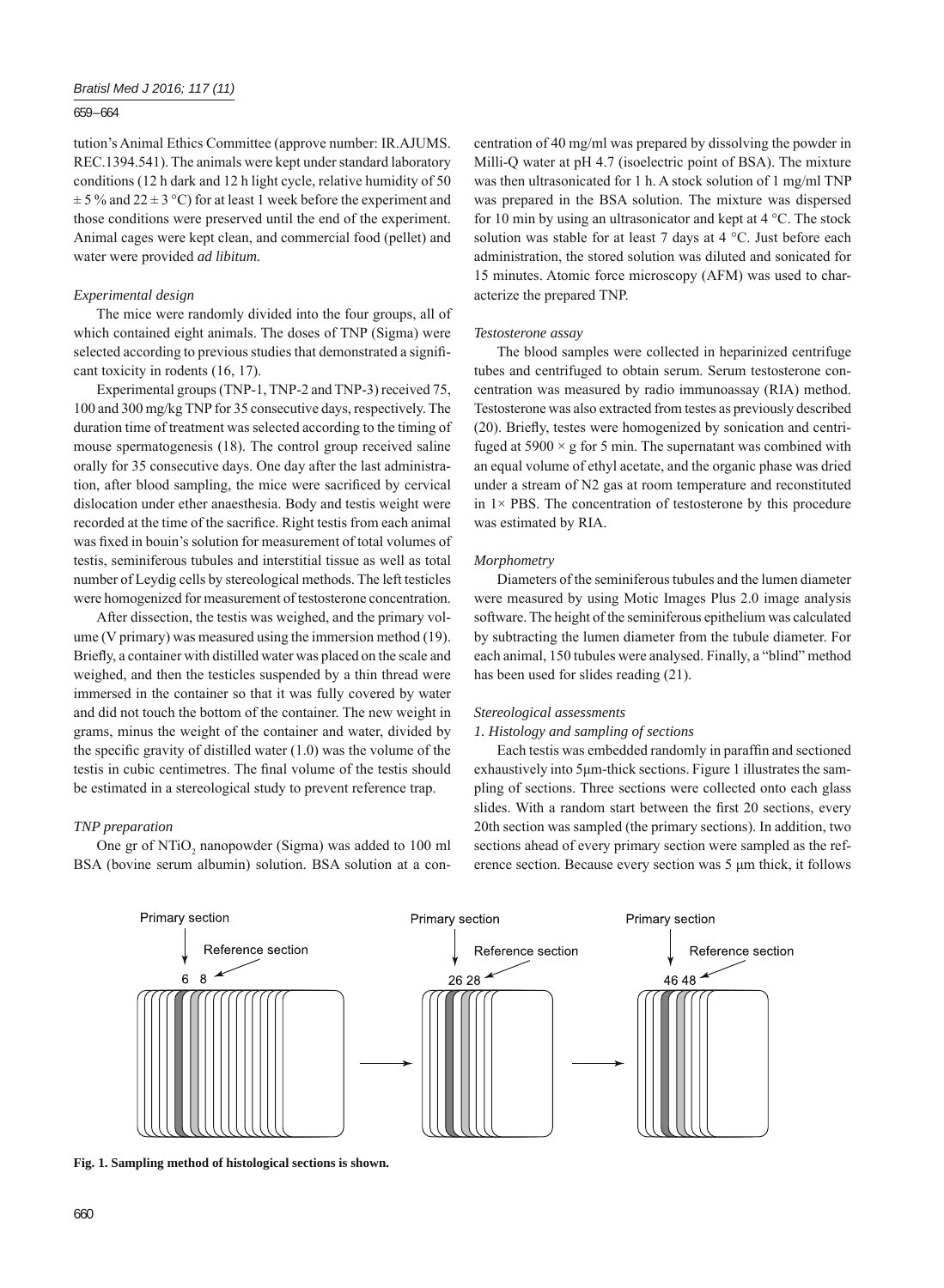that there was 100 μm between the primary sections and 10 μm between a primary section and the corresponding reference section. All primary and reference sections were stained with hematoxylin and eosin ( $H & E$ ).

# *2. Total volumes of testis, seminiferous tubules and interstitial tissue*

Using step-lengths of 750  $\mu$ m in the *x*-direction ( $\Delta x$ ) and 550 μm in the *y*-direction (Δ*y*), all primary sections from each testis were systematically examined. A point-counting grid with 108 points, 1 of them encircled, was applied (Fig. 2A). Moving through all primary sections from the testicles, we counted how many times 1 of the 108 points hit a seminiferous tubules or interstitial tissue. Simultaneously, we counted how many times the encircled point hit testis tissue (seminiferous tubules and interstitial tissue). The values for the total volume of testis, seminiferous tubules and interstitial tissue were then calculated based on the Cavalieri principle (22, 23).

1) V (Tes) =  $a/p$  (Tes) × N (p - p) × T ×  $\Sigma P$  (Tes) = 0.095 mm3  $\times$  ΣP (Tes)

Where V (Tes) is the total volume of testis,  $a/p$  (Tes) is the area per point (in this case  $\Delta x \times \Delta y$  because only one point in the grid was used to count points that hit testis),  $N(p - p)$  is the number of sections between the primary sections (20 sections in this case), T is the section thickness (5  $\mu$ m), and  $\Sigma$ P (Tes) is the total number of points that hit testis.

2) V (Sem) =  $a/p$  (Sem) × N (p - p) × T ×  $\Sigma P$  (Sem) = 0.095 × 103 mm3  $\times$  ΣP (Sem)

Where V (Sem) is the total volume of seminiferous tubules,  $a/p$  (Sem) is the area per point and  $\Sigma P$  (Sem) is the total number of points that hit the seminiferous tubules.

3) V (Int) =  $a/p$  (Int)  $\times$  N (p - p)  $\times$  T  $\times$   $\Sigma$ P (Int) = 0.095 $\times$  103 mm3  $\times$  ΣP (Int)

Where V (Int) is the total volume of interstitial tissue,  $a/p$  (Int) is the area per point and  $\Sigma P$  (Int) is the total number of points that hit the interstitial tissue.

Tissue shrinkage influences all stereological size estimators whether it is distance, surface area, or volume. There is no exact



| Tab. 1. Body and testis weight of control and experimental groups. |  |  |
|--------------------------------------------------------------------|--|--|
|                                                                    |  |  |

| Group   | Body weight    | Testis weight                | Testis/body weight |
|---------|----------------|------------------------------|--------------------|
|         | (g)            | (mg)                         | (mg/g)             |
| Control | $29.4 \pm 3.3$ | $131.7\pm 6.3$               | $4.47\pm0.83$      |
| TNP-1   | $29.2 \pm 5.2$ | $130.1 \pm 10.4$             | $4.45 \pm 0.95$    |
| TNP-2   | $29.3 \pm 4.6$ | $104.7 \pm 7.8$ <sup>*</sup> | $3.57 \pm 0.34^*$  |
| TNP-3   | $29.5 \pm 3.9$ | $90.5 \pm 9.9$ <sup>**</sup> | $3.06 \pm 0.25$ ** |

Values expressed as mean $\pm$ SD for 8 mice. \* p < 0.05

unbiased way to obtain information about tissue deformation during tissue fixation and processing. The area of a piece of testis tissue before and after fixation/processing may be estimated, and the tissue shrinkage can be calculated as (24):

$$
1 - (\frac{A - after}{A - before})^{1.5}
$$

## *3. Total number of Leydig cells*

In another session, the sampling within the primary sections was performed, but an unbiased counting frame (Fig. 2B) was now attached to the monitor. The rules of the counting frame define objects completely outside the frame or objects that touch the exclusion lines (the full lines in the Figure 2B) as being outside the frame, whereas objects that are completely within the frame or touch only the inclusion lines (the dashed lines in the Figure 2B) are defined as being within the frame. We applied the dissector principle (Sterio, 1984) to count the Leydig cells.

Whenever the Leydig cell was sampled by the counting frame, the corresponding position in the reference section was located with the other microscope, and we determined whether the Leydig cell was also visible in the reference section. The Leydig cell was counted if it appeared in the primary section, but not in the reference section. Because the sampling of sections as well as the within section sampling were performed with known sampling fractions, the total number of Leydig cells can be calculated according to the fractionator's principle (22, 23) from:

N (Ley) = 
$$
\frac{N(p-p)}{N(p-r)} \times \frac{\Delta x \times \Delta y}{A \ (frame)} \times \Sigma Q
$$
 (Ley) = 34.53 ×  $\Sigma Q$  (Ley)

Where N (Ley) is the total number of islets in the pancreas,  $N(p - p)$  is the number of sections between the primary sections,  $N(p - r)$  is the number of sections between a primary section and the corresponding reference section (two in this case),  $\Delta x$  and  $\Delta$ *y* are the step lengths, A(*frame*) is the area of the counting frame corrected for magnification (412.674 μm2), and  $\Sigma$ Q- (Ley) is the total number of Leydig cells counted in one testis (23).

## **Results**

#### *Organ weight*

No significant changes were observed in body weight of the experimental groups. Weight of testicles in the TNP-1 and TNP-2 groups was slightly lower than in the control group ( $p > 0.05$ ). A significant reduction in testicular weight was observed in the TNP-3 (p < 0.05) group (Tab. 1). Relative testes weight was obtained Fig. 2. Point counting grade (A) and unbiased counting frame (B). by dividing testes weight by body weight. Relative testes weight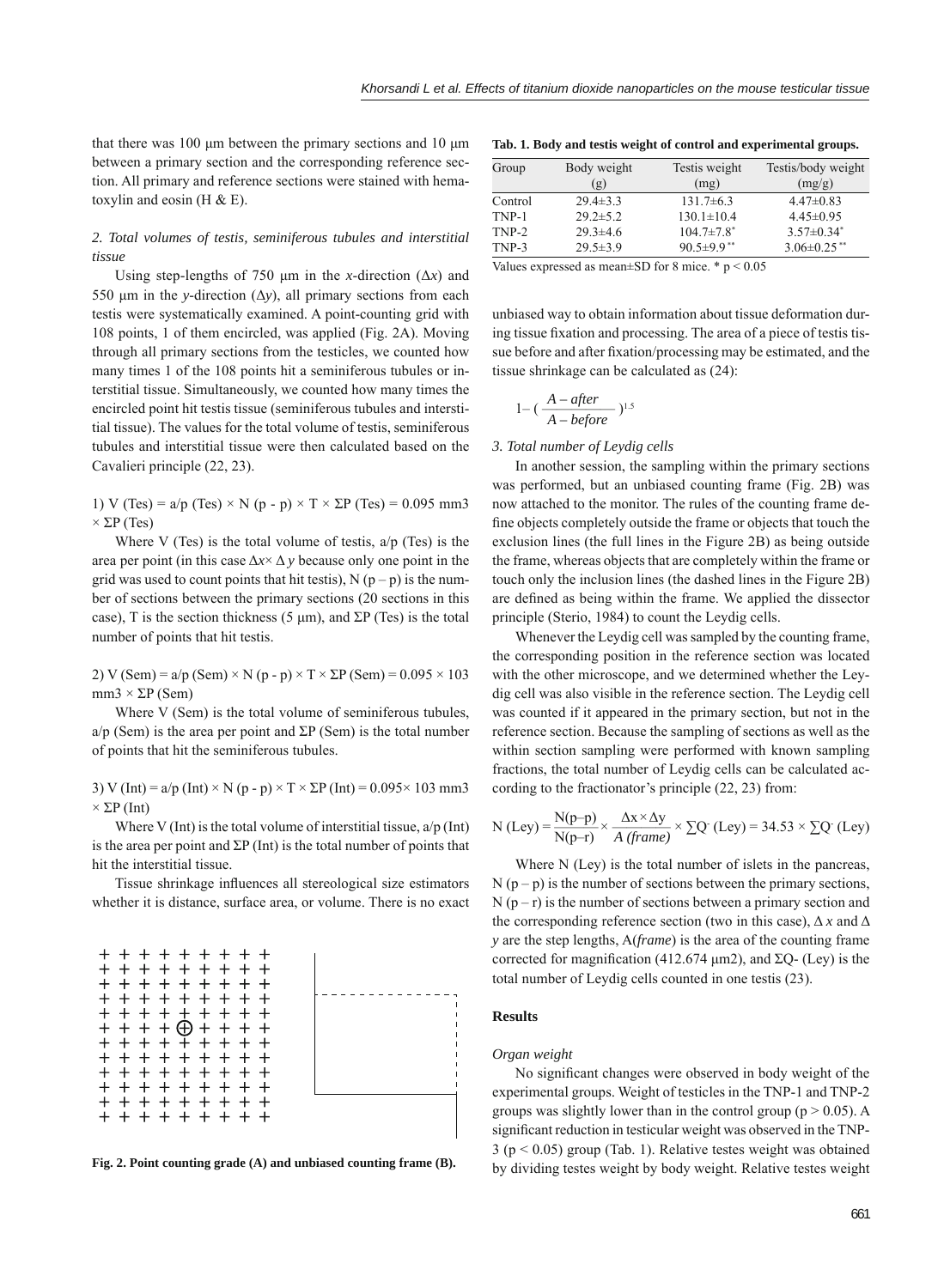

**Fig. 3. Testosterone concentrations in control and experimental groups. Values are expressed as mean ± SD for 8 mice. \*p < 0.05, \*\*p < 0.01.**

in TNP-3 group was significantly lower than in the control ( $p \le$ 0.05). These results are shown in Table 1.

## *Testosterone assay*

To determine whether TNP affect Leydig cells function, the serum and testis testosterone concentrations were assessed. As illustrated in Figure 3, concentration of the serum and testis testosterone in TNP-1 group was slightly lower than in the control group  $(p < 0.05)$ . In TNP-2 and TNP-3 animals, testosterone levels were significantly decreased compared to the control group.

#### *Morphometry*

TNP-1group showed no significant alteration in testicular parameters compared to the control group. Diameters of the semi-

**Tab. 2. Morphometrical parameters in control and experimental groups.**

| Group   | $STD$ ( $\mu$ m)               | $SEH$ ( $\mu$ m)  |
|---------|--------------------------------|-------------------|
| Control | $210.4 \pm 10.0$               | $69.2 \pm 4.6$    |
| TNP-1   | $209.3 \pm 11.2$               | $68.9 \pm 5.9$    |
| TNP-2   | $167.6 \pm 14.6^*$             | $59.4\pm 6.1$     |
| TNP-3   | $110.1 \pm 13.7$ <sup>**</sup> | $55.3 \pm 4.1$ ** |
|         |                                |                   |

Values expressed as mean $\pm$ SD for 8 mice. \* p < 0.05, \*\* p < 0.01

**Tab. 3. Sterological parameters in control and experimental groups.**

niferous tubules and height of the seminiferous epithelium were significantly decreased in both TNP-2 and TNP-3 groups. The results of morphometric studies are shown in Table 2.

# *Stereology*

The present study confirmed a  $21\%$  of tissue shrinkage in paraffin embedding. This shrinkage was considered when the final results were reported. In TNP-1 group, total volumes of testis, seminiferous tubules and interstitial tissue were similar to the control group. Total Leydig cell numbers were slightly lower than the control group.

In TNP-2 group, total testis volume was slightly decreased (p  $> 0.05$ ). Total volume of seminiferous tubules was significantly decreased, while total volume of interstitial tissue was significantly increased. Total Leydig cell numbers were also significantly decreased when compared to the control group.

In TNP-3 group, total testis volume and total seminiferous epithelium volume were significantly lower than in the control group  $(p < 0.05)$ . Total interstitial tissue volume showed a significant increase in comparison to control group ( $p < 0.05$ ). Total Leydig cell numbers were significantly decreased ( $p < 0.01$ ). These results are reported in Table 3.

## **Discussion**

Based on stereological methods (such as fractionators sampling and disector counting) we found a reduction in the total volume of seminiferous tubules in TNP treated mice. This reduction was significant in TNP-3 group. TNP treatment also induced a reduction in seminferous tubule diameter and seminiferous epithelium height. Talebi et al showed that zinc oxide nanoparticles could decrease seminiferous tubule diameter and seminiferous epithelim height (21). It is well known that increase in seminiferous tubule diameter is indicative of fluid retention resulting from an impaired emptying through the efferent ducts, whereas decrease in seminiferous diameter may indicate germ cell loss (25).

Previous studies revealed that NPs had the capacity to penetrate the blood–testis barrier and some of them had toxic action on male germ cells (26, 27). Braydich-Stolle et al showed that mammalian spermatogonial stem cells were sensitive to Ag-NPs (4). Thus, the reduction in the total volume of seminiferous tubules may have been a consequence of the germ cells loss induced by TNPs.

The total volume of interstitial tissue was increased in experimental groups. This may be a consequence of the reduction in the volume of seminferous tubule or seminiferous tubules diameter. Another possibility is that TNPs may induce inflammation or

| Group   |                               | <b>Volume</b>              |                              |                             |  |
|---------|-------------------------------|----------------------------|------------------------------|-----------------------------|--|
|         | Leydig cell number $(10^6)$   | <b>Testis</b>              | Seminiferous tubules         | Interstitial tissue         |  |
| Control | $2.43\pm0.31$                 | $126.3 \pm 12.2$           | $102.6 \pm 11.2$             | $13.43\pm0.58$              |  |
| TNP-1   | $2.36\pm0.43$                 | $125.8\pm9.8$              | $100.4 \pm 8.7$              | $13.71 \pm 0.65$            |  |
| TNP-2   | $1.65 \pm 0.84$ <sup>*</sup>  | $110.7\pm11.8*$            | $81.7 \pm 7.4$               | $27.32 \pm 4.1$             |  |
| TNP3    | $0.76 \pm 0.26$ <sup>**</sup> | $84.1\pm9.9$ <sup>**</sup> | 54.7 $\pm$ 7.2 <sup>**</sup> | $30.63\pm3.6$ <sup>**</sup> |  |

Values expressed as mean $\pm$ SD for 8 mice. \* p < 0.05, \*\* p < 0.01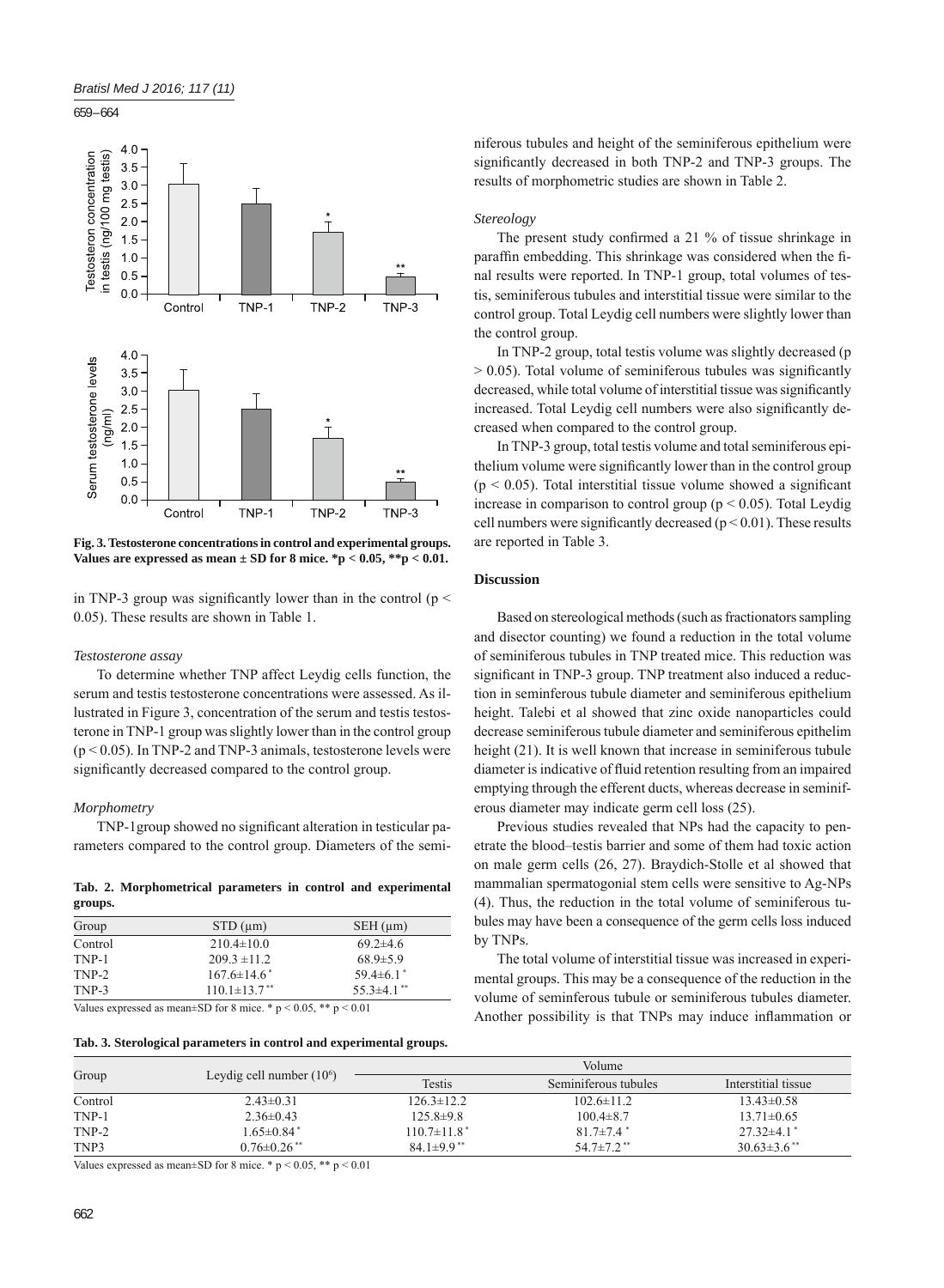edema in interstitial tissue. However, any unusual leukocyte infiltration in this area was not observed. In spite of an increase in the total volume of interstitial tissue, the number of Leydig cells was considerably decreased in present study. Leydig cells synthesize and secrete testosterone to blood stream and testicular tissue. The presence of testosterone is essential for normal function and survival of the germ cells in seminiferous tubules (28). When the testicular environment cannot support spermatogenesis, specific mechanisms leading to germ cell death are activated (29). TNPs also caused a significant decrease in serum and testis tissue testosterone concentrations. Komatsu et al reported that titanium oxide and carbon black nanoparticles were taken up by mouse Leydig TM3 cells, and affected their viability, proliferation and gene expression (30). Yoshida et al reported that exposure to diesel exhaust nanoparticles induce Leydig cell degeneration, increase the number of damaged seminiferous tubules, and reduce daily sperm production (31).

Additionally, the reduction in testis weight also indicates that TNP could induce testicular cell loss including germ cells and somatic cells. As mentioned above, Leydig cell numbers were decreased in TNPs treated mice. The reduction in the number of Leydig cells can lead to decrease in testosterone levels and consequently germ cell apoptosis.

Apoptotic effects of TNP have also been reported in other researches. Kang et al (2009) have shown that TNP induced apoptosis in phytohemagglutinin-stimulated human lymphocytes (32). Orazizadeh et al. have demonstrated that TNP induced apoptosis in liver and testicular tissues (33, 34). Park et al. showed that TNP induced apoptosis and oxidative stress in cultured BEAS-2B cells (35).

Diminution in the testis weights and relative testis weight in TNP-treated mice indicates toxic action of TNP on mouse testicles. As the body growth was not significantly altered in TNPtreated mice, the effect of TNP on the testis may be due to its specific toxic effect on the target organ and not the result of its general toxicity.

In summary, this study had proved that TNP caused dosedependent reduction in testis weight, total volume of testis, total volume of seminiferous tubules, seminiferous tubule diameter, seminiferous epithelium height and total number of Leydig cells. The reduction in the number of Leydig cells lead to decrease in testosterone concentrations and this can induce germ cell death. Increase in germ cell loss can lead to the decrease in seminiferous tubule volume and diameter, testis volume and weight. However, to state the mechanism by which TNP exerts its effects needs more investigations.

# **References**

**1. Franca LR, Ghosh S, Ye SJ, Russell LD.** Surface and surface to volume relationships of the Sertoli cells during the cycle of the seminiferous epithelium in the rat. Biol Reprod 1993; 49 (6): 1215–1228.

**2. Boekelheide K, Fleming SL, Johnson KJ, Patel SR, Schoenfeld HA.** Role of Sertoli cells in injury-associated testicular germ cell apoptosis. Exp Biol Med 2000; 225 (2): 105–115.

**3. Braydich-Stolle LK, Lucas B, Schrand A et al.** Silver nanoparticles disrupt GDNF/Fyn kinase signaling in spermatogonial stem cells. Toxicol Sci 2010; 116 (2): 577–589.

**4. Braydich-Stolle L, Hussain S, Schlager JJ, Hofmann MC.** *In Vitro*  cytotoxicity of nanoparticles in mammalian germline stem cells. Toxicol Sci 2005; 88 (2): 412–419.

**5. Roduner E.** Size matters: why nanomaterials are different. Chem Soc Rev 2006; 35 (7): 583–592.

**6. Borm PJ, Kreyling W.** Toxicological hazards of inhaled nanoparticles potential implications for drug delivery. J Nanosci Nanotechnol 2004; 4 (5): 521–531.

**7. Chen Y, Xue Z, Zheng D et al.** Sodium chloride modified silica nanoparticles as a non-viral vector with a high efficiency of DNA transfer into cells. Curr Gene Ther 2003; 3(3): 273–279.

**8. Tyner KM, Schiffman SR, Giannelis EP.** Nanobiohybrids as delivery vehicles for camptothecin. J Controlled Release 2004; 95 (3): 501–514.

**9. Weir A, Westerhoff P, Fabricius L, Hristovski K, von Goetz N.** Titanium dioxide nanoparticles in food and personal care products. Environ Sci Technol 2012; 46: 2242–2250.

**10. Gao GD, Ze YG, Li B et al.** The ovarian dysfunction and its geneexpressed characteristics of female mice caused by long-term exposure to titanium dioxide nanoparticles. J Hazard Mater 2012; 243: 19–27.

**11. Gao GD, Ze YG, Zhao XY et al.** Titanium dioxide nanoparticle-induced testicular damage, spermatogenesis suppression, and gene expression alterations in male mice. J Hazard Mater 2013; 258: 133–143.

12. **Zhao XY, Ze YG, Gao GD et al.** Nanosized TiO2- induced reproductive system dysfunction and its mechanism in female mice. PLoS One 2013; 8: e59378

**13. Meena R, Kajal K, Paulraj R.** Cytotoxic and genotoxic effects of titanium dioxide nanoparticles in testicular cells of male Wistar rat. Appl Biochem Biotechnol 2015; 175: 825–840.

**14. Hong F, Zhao X, Chen M et al.** TiO2 nanoparticles-induced apoptosis of primary cultured Sertoli cells of mice. J Biomed Mater Res A 2016; 104 (1): 124–135.

**15. Takeda K, Suzuki K, Ishihara A et al.** Nanoparticles transferred from pregnant mice to their offspring can damage the genital and cranial nerve systems. J Health 2009; 55: 95–102.

**16. Xu J, Shi H, Ruth M et al.** Acute toxicity of intravenously administered titanium dioxide nanoparticles in mice. PLoS One 2013; 8 (8): e70618.

**17. Vasantharaja D, Ramalingam V, Reddy GA.** Oral toxic exposure of titanium dioxide nanoparticles on serum biochemical changes in adult male Wistar rats. Nanomed J 2015; 2 (1): 46–53.

**18. Hess RA, Chen PP.** Computer of germ cells in the cycle of the seminiferous epithelium and prediction of changes in the cycle duration in animals commonly used in reproductive biology and toxicology. J Androl 1992; 13: 185–190.

**19. Scherle W.** A simple method for volumetry of organs in quantitative Stereology. Mikroskopie 1970; 26 (1): 57–60.

**20. Habert R, Picon R.** Control of testicular steroidogenesis in foetal rat: effect of decapitation on testosterone and plasma luteinizing hormone-like activity. Acta Endocrinol 1982; 99 (3): 466–473.

**21. Talebi AR, Khorsandi L, Moridian M.** The effect of zinc oxide nanoparticles on mouse spermatogenesis. J Assist Reprod Genet 2013; 30 (9): 1203–1209.